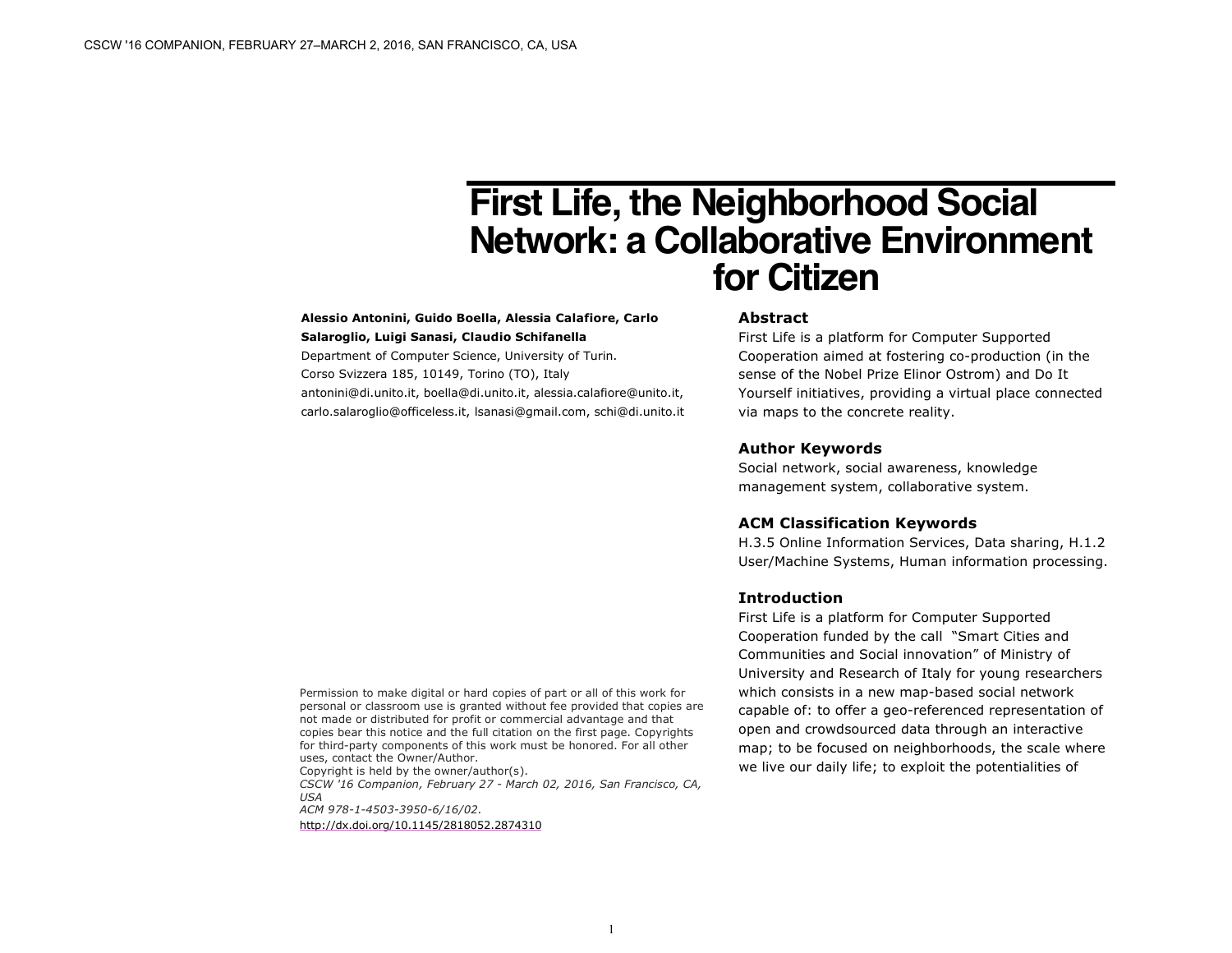

**Figure 1**: The visualization system builds clusters of entities according with categorizations, location and time filters.

social networks to create a virtual community and make it real at a local scale. First Life $<sup>1</sup>$  can be compared</sup> both with social networks like FaceBook and maps like Google maps but it has the added value to be community driven and always contextualized on the city scale.

First Life aims at fostering co-production (in the sense of the Nobel Prize Elinor Ostrom) [1] and Do It Yourself initiatives, providing a virtual place connected via maps to the concrete reality. Thus the platform by itself is intended to involve the different actors in developing new services, from institutions to associations, from citizens to enterprises. People can not only get information passively but they can interact both with the map and other users, sharing opinions and information about every aspect of the local reality they live in, being more active and aware of what is around them. Thus, First Life can be used to visualize, integrate, share, comment urban data and make them useful for strengthening social communities in the real world.

First Life harvests the knowledge and the services which are now scattered around many websites often unknown to the wide public websites, focusing them on a local area. It reduces the overloading of information by filtering them on a locality principle. Thus, the platform will be populated with entities downloaded from open data (hospitals, shops, etc.) or added by users, which can create their own forms describing the

l

fields of the entities and classifying them according to an ontology of social practices. For each entity shown on the map, users can add information and comments, blogs, pictures, organize online events and discuss place related issues. In this way we may say that raw data become information enriched with people perspectives and perceptions on places.

# **First Life at work**

There are several projects with different purposes in which First Life is currently involved, but all having in common the searching for a more inclusive, active and shared way of living the city. In this section we will list the activities we are now carrying on, while in the next section we will present the possible uses more specifically for co-production initiatives. So far, we have collected information about youngster's points of view of the city through two projects called "Campus Luigi Einaudi and the Territory" and "TeenCarTo".

The first one was organized within a seminar where university students were asked to map the surrounding of the campus thinking at important places of their daily life as students. The map legend was defined collaboratively since it is the most evident channel to collect and visualize the information and it has to express their points of view. In only three events, scholars collected 650 points of interest (following POI) about the area around the University Campus on the basis of how they experience and use urban spaces. The aim of this project was to make more evident the connection between the university Campus and its surrounding as a way for bridging the inside with the outside of the Campus. The presence of a University campus indeed strongly influence the nearby area. Showing what is correlated to the Campus presence,

<sup>1</sup> http://firstlife.di.unito.it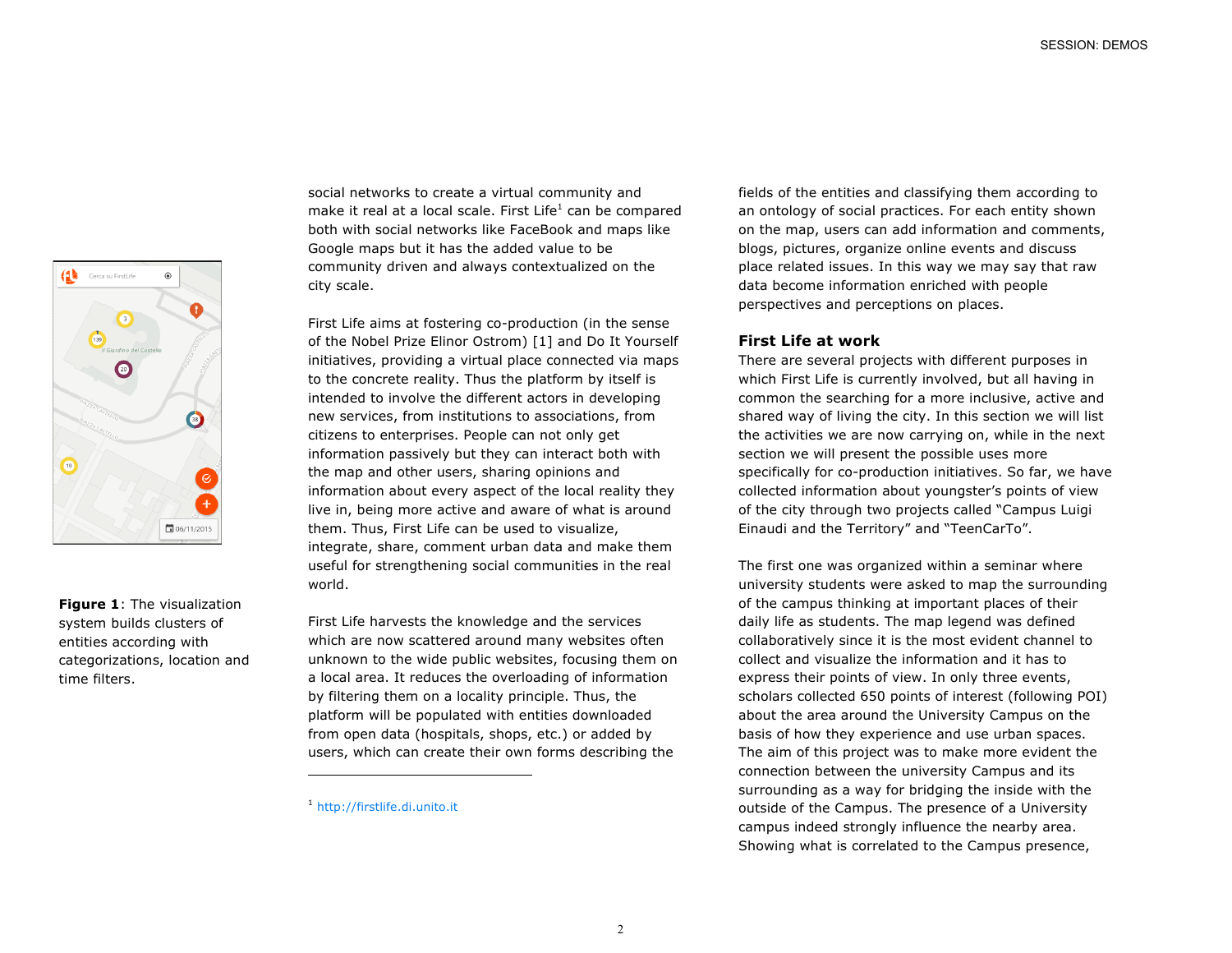

**Figure 2**: First Life search integrates internal search with external resources such as Open Street Map database (http://wiki.openstreetmap.org /wiki/Nominatim).

currently only in the way scholar live the neighborhood, is the first step to make people more aware of which nets are shaping the territory around them. One followup of this first project is Teen-CarTo. The project is involving high-school students for adding POI answering to specific questions about how they live, imagine and criticize the city. The result will be an interactive map with georeferenced post and comments describing teenagers lifestyles. At the same time the social network functionalities will open up to the opportunity to comment what is added by others students, engaging them in an exchange of opinions about places they live.

First Life has also being used to put in contact the local administration of a neighborhood in Turin, Mirafiori Sud, and the citizens. Crowdmapping Mirafiori Sud is a project started in 2013 which had a first experimentation using Ushahidi (), mainly focused on mapping urban barriers in the area, and now it is based on First Life. This project is about reporting problems and potentialities of the neighborhood and directly communicate them to the local council. The platform indeed is connected to a system for managing workflow that will be used by the public officer to handle citizen's reports. Since the Eco Borgo Campidoglio Festival in June 2015, First Life has started a collaboration with Eco Borgo Campidoglio a Turin no-profit association. Their objective is to strengthen the ties between Borgo Campidoglio inhabitants organizing festivals, events and collaborative activities within the neighborhood. During the festival which took place in June, lots of people walked around the Borgo Campidoglio area stopping at the spots mapped on First Life where specific events were set up such as exhibitions, tailing of neighborhood stories and particular small shops and

atelier showing their products. First Life is planned to be also used for: accessing information about commercial activities and services; facilitating the coordination of working groups, supporting local events and the co-production of services, to help disadvantaged people; promoting activities of urban renewal such as street art or environmental sustainability.

#### **How to use First Life**

To use First Life the user has to be registered on the platform available at http://firstlife.di.unito.it providing his real name. To register he/she can eventually use also other accounts such as the one on Facebook or other social networks. After the login the user is presented with a dashboard with a summary of information such as: posts and activities concerning groups to which the user belong; posts selected from his/her areas of interest and from POIs he/she registered to; posts from people he/she is connected with. Users can visualize the map (see Figure 1), locate themselves, places or events, and select the time interval of interest to get an overview of what is going on in the surroundings. The user can perform queries by selecting the categories of information or by text search (see Figure 2) with keywords. He/she can open one the POIs and look at the information there (see Figure 3). If interested he/she can register to the POI or connect to the author of the POI or to other people who made comments on it. Depending on the POI type (Place or Event), the user can: registering for upcoming events; joining groups, and, if he/she is already a member, the user will be allowed to participate at the organized activities, posting information, etc. With under construction functionalities users will follow POIs to get notification of new posts and comments; or being